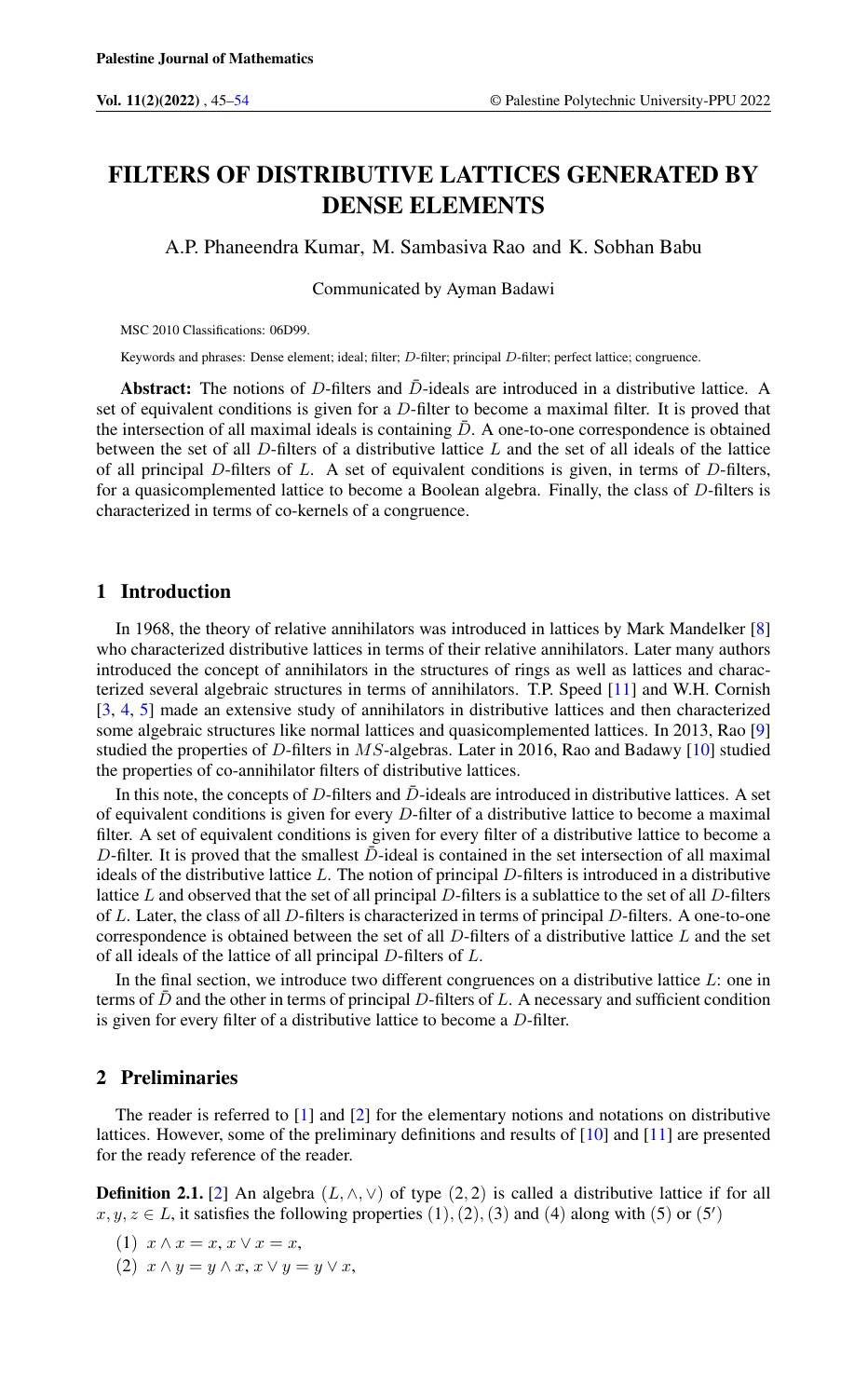(3)  $(x \wedge y) \wedge z = x \wedge (y \wedge z), (x \vee y) \vee z = x \vee (y \vee z),$ 

(4)  $(x \wedge y) \vee x = x, (x \vee y) \wedge x = x$ ,

- (5)  $x \wedge (y \vee z) = (x \wedge y) \vee (x \wedge z),$
- (5')  $x \vee (y \wedge z) = (x \vee y) \wedge (x \vee z).$

A non-empty subset A of a distributive lattice L is called an ideal(filter) of L if  $a \vee b \in$  $A(a \land b \in A)$  and  $a \land x \in A(a \lor x \in A)$  whenever  $a, b \in A$  and  $x \in L$ . The set  $\mathcal{I}(L)$  of all ideals of  $(L, \vee, \wedge, 0)$  forms a complete distributive lattice as well as the set  $\mathcal{F}(L)$  of all filters of  $(L, \vee, \wedge, 1)$  forms a complete distributive lattice. A proper ideal(filter) M of a lattice is called maximal if there exists no proper ideal(filter) N such that  $M \subset N$ . The set  $(a) = \{x \in L | x \le a\}$ is called the principal ideal generated by  $a$  and the set of all principal ideals is a sublattice of  $\mathcal{I}(L)$ . For any subset S of a lattice L, the set  $[S] = \{x \vee (\bigwedge_{i=1}^{n} s_i) \mid x \in L, s_i \in S, n \in \mathbb{N}\}$  is called the principal filter generated by the set S. For  $a \in L$ , the set  $[a] = \{x \in L \mid a \leq x\}$  is called the principal filter generated by the element  $a$  and the set of all principal filters is a sublattice of  $\mathcal{F}(L)$ . For any element a of a distributive lattice  $(L, \vee, \wedge, 0)$ , the *annihilator* of a is defined as the set  $(a)^* = \{ x \in L \mid x \wedge a = 0 \}$ .

Lemma 2.2. [\[11\]](#page-9-2) *For any two elements* a, b *of a distributive lattice* L *with* 0*, we have*

- (1)  $a \leq b$  *implies*  $(b)^* \subseteq (a)^*$ ,
- (2)  $(a \vee b)^* = (a)^* \cap (b)^*,$
- (3)  $(a \wedge b)^{**} = (a)^{**} \cap (b)^{**},$
- (4)  $(a)^* = L$  *if and only if*  $a = 0$ *.*

An element a of a lattice L is called a *dense element* if  $(a)^* = \{0\}$ . The set D of all dense elements of a distribute lattice L forms a filter of L. A lattice L with 0 is called *quasicomplemented* [\[5\]](#page-9-5) if for each  $x \in L$ , there exists  $y \in L$  such that  $x \wedge y = 0$  and  $x \vee y$  is dense.

**Definition 2.3.** [\[10\]](#page-9-7) Let L be a lattice and  $S \subseteq L$ . Define  $S^+ = \{x \in L \mid s \lor x = 1 \text{ for all } s \in S\}$ .

Here  $S^+$  is called the *co-annihilator* of S. For  $S = \{x\}$ , then we denote simply  $(x)^+$  for  $({x})^+$ . Then clearly  $L^+ = {1}$  and  $(1)^+ = L$ . For any subset S of a distributive lattice L, it is clear that  $S^+$  is a filter of L.

Lemma 2.4. [\[10\]](#page-9-7) *For any two elements* a, b *of a distributive lattice* L *with 1, we have*

- (1) *a* ≤ *b implies*  $(a)^+$  ⊆  $(b)^+,$
- (2)  $(a \wedge b)^+ = (a)^+ \cap (b)^+,$
- (3)  $(a \vee b)^{++} = (a)^{++} \cap (b)^{++}$ ,
- (4)  $(a)^{+} = L$  *if and only if*  $a = 1$ *.*

An equivalence relation  $\theta$  on a lattice L is called congruence if  $(x, y) \in \theta$ ,  $(z, w) \in \theta$  implies  $(x \wedge z, y \wedge w) \in \theta$  and  $(x \vee z, y \vee w) \in \theta$ . For any filter F of a lattice L, define the Co-kernel of the congruence  $\theta_F$  as  $Coker \theta_F = \{x \in F \mid (x, 1) \in \theta_F\}$ . Throughout this article, all lattices are bounded distributive lattices unless otherwise mentioned.

### 3 D-filters of a lattice

In this section, the notion of  $D$ -filters is introduced in a lattice  $L$  and then some of the properties of D-filters are investigated. A set of equivalent conditions is given for every D-filter of  $L$ to become a maximal filter. Some equivalent conditions are also given for the set  $D$  of all dense elements to become a maximal filter.

**Definition 3.1.** A filter F of a lattice L is called a D-filter if  $D \subseteq F$ .

Clearly  $D$  is a  $D$ -filter and in fact it is the smallest  $D$ -filter of  $L$ . If  $L$  has a unique dense element, precisely 1, then  $\{1\}$  is the smallest D-filter of L.

**Example 3.2.** Consider the lattice  $L = \{0, a, b, c, 1\}$  whose Hasse diagram is given in the following figure.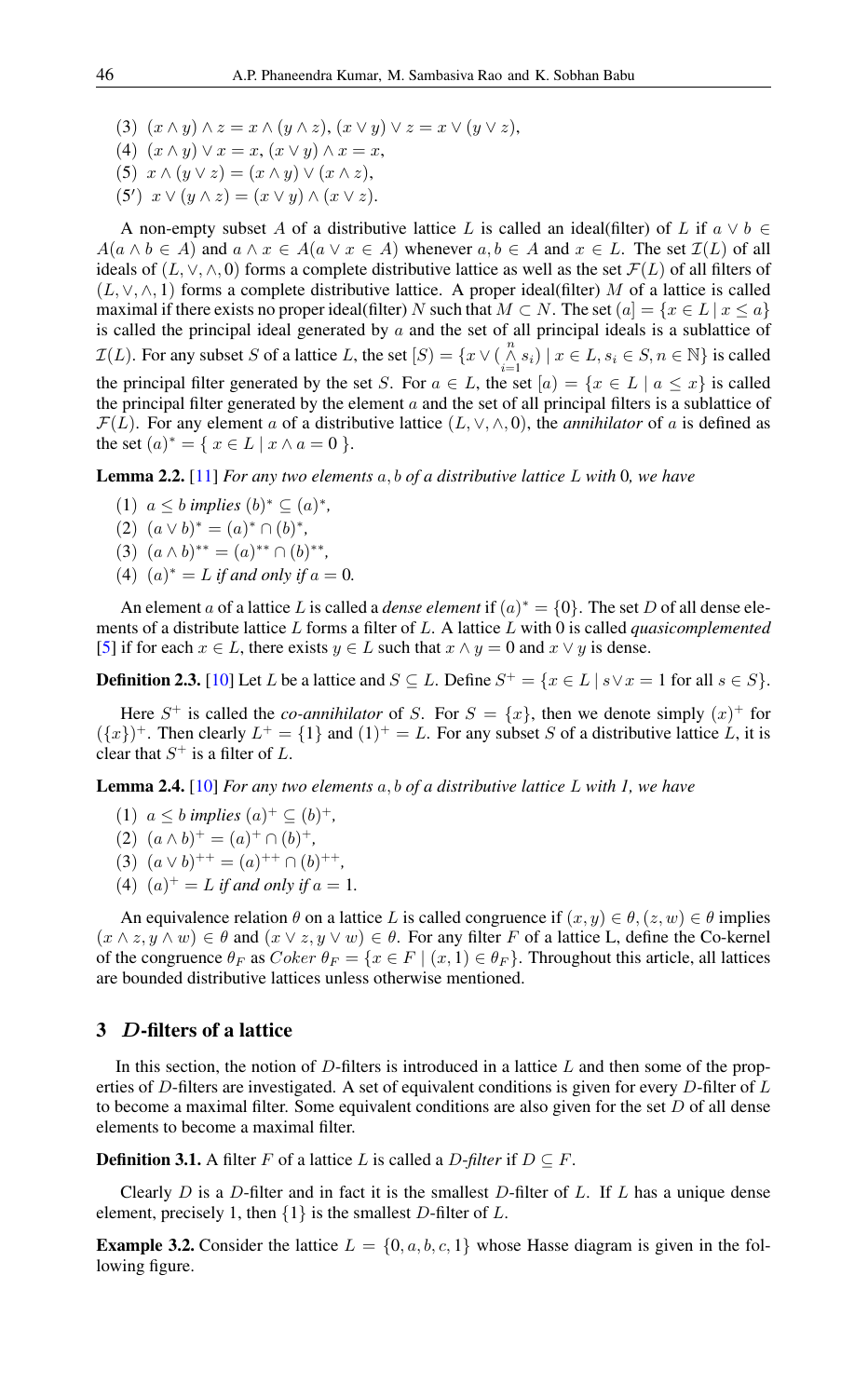

Consider the filters  $F_1 = \{a, c, 1\}$  and  $F_2 = \{b, c, 1\}$ . Clearly  $D \subseteq F_1$  and  $D \subseteq F_2$ . Hence  $F_1$ and  $F_2$  are D-filters of L. But the filter  $F_3 = \{1\}$  is not a D-filter of L.

Denote that  $\mathcal{F}(L)$  is the set of all filters of a lattice L. It is well-known that  $\mathcal{F}(L)$  is a distributive lattice.

**Lemma 3.3.** The set of all D-filters of a lattice L is a sublattice to  $\mathcal{F}(L)$ .

*Proof.* Let F and G be two D-filters of a lattice L. Then  $D \subseteq F$  and  $D \subseteq G$ . Hence  $D \subseteq F \cap G$ . Therefore  $F \cap G$  is a D-filter of L. Since  $D \subseteq F \subseteq F \vee G$ , we get  $F \vee G$  is a D-filter. Therefore the set of all D-filters of L is a sublattice to  $\mathcal{F}(L)$ .  $\Box$ 

**Definition 3.4.** For any non-empty subset S of lattice L, define  $\langle S \rangle_D = [S] \vee D$ . For  $S = \{a\}$ , we have  $\langle \{a\} \rangle_D = \langle a \rangle_D = [a] \vee D$ . Here  $\langle a \rangle_D$  is called a principal D-filter generated by a.

**Lemma 3.5.** Let S be a non empty subset of a lattice L. Then  $\langle S \rangle_D$  is the smallest D-filter of L *which is containing* S*.*

*Proof.* Let S be a nonempty subset of L. Since  $[S]$  and D are filters of L, we get  $[S] \vee D$  is a filter of L. Thus  $\langle S \rangle_D = [S] \vee D$  is filter of L. Since  $D \subseteq \langle S \rangle_D$ , we get  $\langle S \rangle_D$  is a D-filter of L. Let F be a D-filter of L that is containing S. Then  $D \subseteq F$ . Since  $S \subseteq F$ , we get  $[S] \subseteq [F] = F$ . Now  $\langle S \rangle_D = [S] \vee D \subseteq F \vee D = F$ . Therefore  $\langle S \rangle_D \subseteq F$ .  $\Box$ 

The following corollary is a direct consequence of the above lemma:

**Corollary 3.6.** *For any*  $a \in L$ ,  $\langle a \rangle_D = [a] \vee D$  *is the smallest* D-filter containing a.

Proposition 3.7. *For any lattice* L*, the set of all* D*-filters of* L *satisfies the following properties:*

(1) *If* G *is a* D-filter and F *is a filter of* L such that  $G \subseteq F$ , then F *is also a* D-filter of L;

(2) If  $F_1$  and  $F_2$  are two D-filters of L, then both  $F_1 \cap F_2$  and  $F_1 \vee F_2$  are also D-filters of L

α∈∆

(3) If  $\{F_\alpha\}_{\alpha\in\Delta}$  be an indexed family of D-filters of L, then  $\prod F_\alpha$  is also a D-filter of L.

*Proof.* (1) and (2) are clear from the definition of D-filters of L.

(3) Assume that  $F_\alpha$  is a D-filter for each  $\alpha \in \Delta$ . Hence  $D \subseteq F_\alpha$  for each  $\alpha \in \Delta$ . It is enough to prove that  $\prod$  $D_{\alpha} \subseteq \prod$  $F_{\alpha}$ , where  $D_{\alpha} = D$  for each  $\alpha$ . Let  $(d_1, d_2, d_3, d_4..., d_n, ...) \in \prod$  $F_{\alpha}$ α∈∆ α∈∆ α∈∆ where  $d_1, d_2, d_3, d_4, \ldots, d_n, \ldots \in D_\alpha = D$ . Since each  $F_\alpha$  is a D-filter, we get  $D = D_\alpha \subseteq F_\alpha$ for each  $\alpha$ . Hence  $d_1, d_2, \ldots, d_n, \ldots \in F_\alpha$  for each  $\alpha$ . Thus  $(d_1, d_2, \ldots, d_n, \ldots) \in \prod$  $F_{\alpha}$ . α∈∆ Therefore  $\prod$  $F_{\alpha}$  is a D-filter of L.  $\Box$ 

Proposition 3.8. *Every maximal filter of a lattice* L *is a* D*-filter.*

α∈∆

*Proof.* Let M be a maximal filter of L. Let  $x \in D$ . Then  $(x)^* = \{0\}$ . Let us suppose that  $x \notin M$ . Then  $M \vee [x] = L$ . Since  $0 \in L = M \vee [x]$ , we get  $0 = a \wedge x$  for some  $0 \neq a \in L$ . By the definition of  $(x)^*$ , we get  $a \in (x)^* = \{0\}$ . Hence  $a = 0$ , which is a contradiction to  $0 \neq a \in L$ . Thus  $x \in M$ . Therefore M is a D-filter of L.  $\Box$ 

**Corollary 3.9.** For any lattice  $L, D \subseteq \bigcap \{M \mid M \text{ is a maximal filter of } L\}.$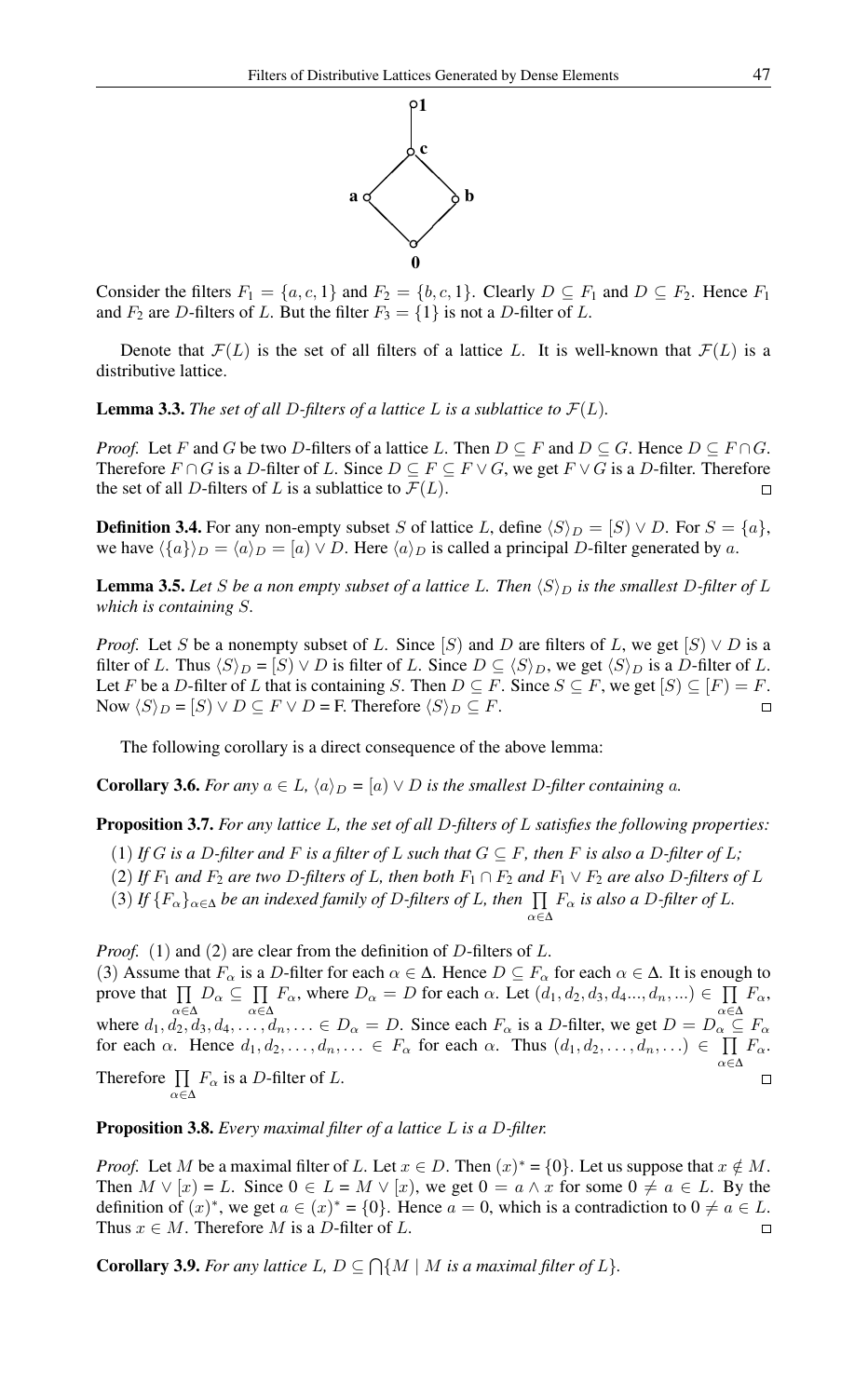Theorem 3.10. *In any lattice* L*, the following assertions are equivalent:*

- (1) *Every* D*-filter is maximal;*
- (2) D *is a maximal filter of* L*;*
- (3) *Every element of* L *is dense;*
- (4) L *contains a unique* D*-filter.*

*Proof.* (1)  $\Rightarrow$  (2): Assume that every D-filter is maximal. Since D is a D-filter, we get D is a maximal filter.

 $(2) \Rightarrow (3)$ : Assume that D is a maximal filter of L. Suppose  $(x)^* \neq \{0\}$  for some  $0 \neq x \in L$ . Then  $x \notin D$ . Hence  $D \subset D \vee [x]$ . Since D is maximal, we get  $D \vee [x] = L$ . Thus  $0 \in D \vee [x]$ . Hence  $0 = d \wedge x$  for some  $d \in D$ . Thus  $x \in (d)^* = \{0\}$ . Hence  $x = 0$ , which is a contradiction. Therefore  $(x)^* = \{0\}$  for all  $0 \neq x \in L$ .

 $(3) \Rightarrow (4)$ : Assume that every element of L is dense. Suppose L has a proper D-filter M such that  $D \neq M$ . Since M is a D-filter, we get  $D \subset M$ . Choose  $x \in M - D$ . Since M is proper, we get  $x \neq 0$ . By condition (3), x should be a dense element. Hence  $x \in D$ , which is a contradiction to  $x \in M - D$ . Therefore  $D = M$ . Thus L has a unique D-filter, precisely D.

 $(4) \Rightarrow (1)$ : Let F be a proper D-filter of L. Suppose G is a proper filter such that  $F \subset G$ . Since  $D \subseteq F \subset G$ , we get that G is also a D-filter. Since L has the unique D-filter D, we must have  $D = F = G$ . Therefore F is a maximal filter of L.  $\Box$ 

Theorem 3.11. *The following assertions are equivalent in a lattice* L*:*

- (1) *Every filter is a* D*-filter;*
- (2) *Every principal filter is a* D*-filter;*
- (3) L *contains a unique dense element.*

*Proof.* (1)  $\Rightarrow$  (2): It is clear.

 $(2) \Rightarrow (3)$ : Assume that every principal filter is a D-filter of L. Since  $1 \in F$ , we get [1) is a D-filter of L. Hence  $D \subseteq [1]$ . Thus  $D = \{1\}$ . Thus L has a unique dense element, precisely 1.  $(3) \Rightarrow (1)$ : Let F be a filter of L. By  $(3)$ , we get  $D = \{1\}$ . Hence  $D = \{1\} \subseteq F$ . Therefore F is a D-filter of L.  $\Box$ 

## 4  $\bar{D}$ -ideals of a lattice

In this section, the notion of  $\bar{D}$ -ideals is introduced in a lattice L. A set of equivalent conditions is given for a  $\bar{D}$ -ideal of a lattice L to become a maximal ideal. It is proved that the intersection of all maximal ideals of a lattice is containing the set  $\bar{D}$ .

**Definition 4.1.** Let  $\bar{D}$  be the set of all dual dense elements of L. i.e  $\bar{D} = \{x \in L \mid (x)^{+} = \{1\}\}.$ 

We know that an element  $a \in L$  is called *dual dense* if  $(a)^+ = \{1\}$ . Clearly 0 is the dual dense element. Since 1 is the only element such that  $0 \vee 1 = 1$ , we get  $(0)^{+} = \{1\}$ .

**Lemma 4.2.** *In any lattice*  $L$ ,  $\bar{D}$  *is an ideal of*  $L$ .

*Proof.* Clearly  $0 \in L$  and  $(0)^{+} = \{1\}$ . Hence  $\overline{D} \neq \emptyset$ . Let  $x, y \in X$ . Suppose  $x, y \in \overline{D}$ . Then we get  $(x \vee y)^{++} = (x)^{++} \cap (y)^{++} = L \cap L = L$ . Thus  $(x \vee y)^{+++} = L^{+} = \{1\}$ . Hence  $(x \vee y)^{+} = \{1\}$ . Therefore  $x \vee y \in \overline{D}$ . Let  $x \in \overline{D}$  and  $y \leq x$ . Then  $(y)^{+} \subseteq (x)^{+}$ . Hence  $y \in \overline{D}$ . Therefore  $\bar{D}$  is the ideal of L.  $\Box$ 

**Definition 4.3.** An ideal I of a lattice L is called a  $\bar{D}$ -*ideal* of L if  $\bar{D} \subseteq I$ .

Lemma 4.4. *Every maximal ideal of lattice L is a D-ideal.* 

*Proof.* Let M be a maximal ideal of L. Let  $x \in \overline{D}$ . Then  $(x)^{+} = \{1\}$ . Let us suppose that  $x \notin M$ . Then  $M \vee (x) = L$ . Since  $1 \in L = M \vee (x)$ , we get  $1 = a \vee x$  for some  $1 \neq a \in L$ . From the definition of  $(x)^+$ , we get  $a \in (x)^+ = \{1\}$ . Hence  $a = 1$ , which is a contradiction to that  $1 \neq a \in L$ . Hence  $x \in M$ . Thus  $\overline{D} \subseteq M$ . Therefore M is a  $\overline{D}$ -ideal.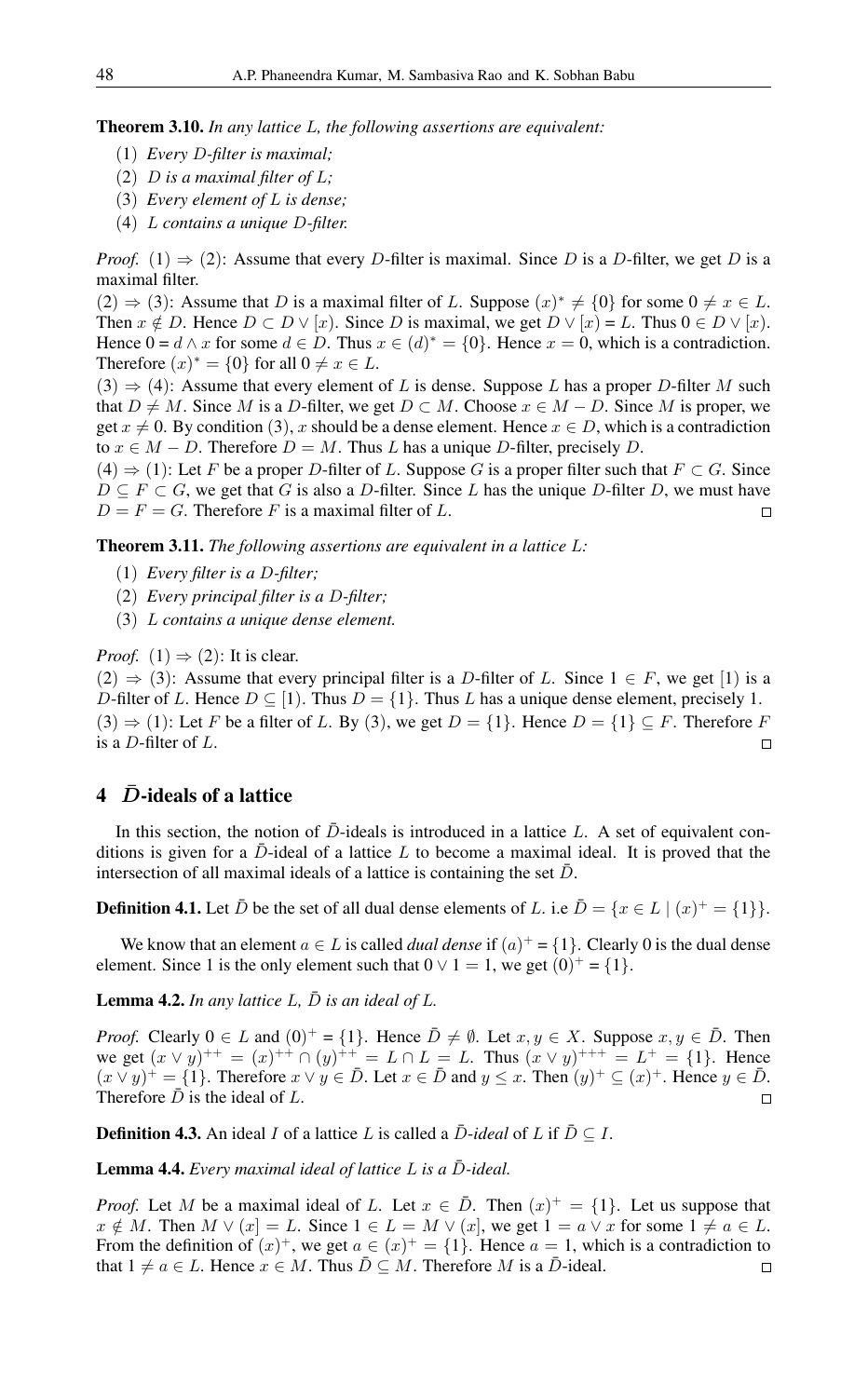**Corollary 4.5.** For any lattice  $L, \overline{D} \subseteq \bigcap \{M \mid M \text{ is maximal ideal of } L\}.$ 

**Proposition 4.6.** *For any lattice* L, the set of all  $\overline{D}$ -ideals of L satisfies the following properties:

- $(1)$  *If J* is a  $\overline{D}$ -ideal and *I* is an ideal of L such that  $J \subseteq I$ , then *I* is also a  $\overline{D}$ -ideal of L;
- (2) If I, J are two  $\overline{D}$ -ideals of L, then both  $I \cap J$  and  $I \vee J$  are also  $\overline{D}$ -ideals of L;
- (3) If  $\{I_\alpha\}_{\alpha \in \Delta}$  *be an indexed family of D*-*ideals of L, then*  $\prod I_\alpha$  *is also a D*-*ideal of L.*

*Proof.* (1) and (2) are clear from the definition of  $\bar{D}$ -ideals of L. (3) Assume that  $I_\alpha$  is  $\bar{D}$ -ideal for each  $\alpha \in \Delta$ . Hence  $\bar{D} \subseteq I_\alpha$  for each  $\alpha \in \Delta$ . It is enough to prove that  $\prod \bar{D} \subseteq \prod I_{\alpha}$ . Let  $(d_1, d_2, d_3, d_4, \ldots, d_n, \ldots) \in \prod I_{\alpha}$ , where  $(d_1, d_2, d_3, d_4 \ldots, d_n, \ldots) \in$ α∈∆ α∈∆ α∈∆  $\bar{D}_{\alpha}$ . Since each  $I_{\alpha}$  is a  $\bar{D}$ -ideal, we get  $D = \bar{D}_{\alpha} \subseteq I_{\alpha}$ , where  $d_1, d_2, \ldots, d_n, \ldots \in I_{\alpha}$ . Thus  $(d_1, d_2, \ldots, d_n, \ldots) \in \prod I_\alpha$ . Therefore  $\prod I_\alpha$  is a  $\overline{D}$ -ideal of L. α∈∆ α∈∆

α∈∆

Theorem 4.7. *In any lattice* L*, the following assertions are equivalent:*

- $(1)$  *Every D-ideal is a maximal ideal of L*;
- (2)  $\bar{D}$  *is a maximal ideal of L*;
- (3) *Every element of* L *is dual dense;*
- $(4)$  *L* contains a unique  $\bar{D}$ -ideal.

*Proof.* (1)  $\Rightarrow$  (2): Assume that every  $\bar{D}$ -ideal of the lattice L is a maximal ideal. Since  $\bar{D}$  is a  $\bar{D}$ -ideal of L, we get  $\bar{D}$  is the maximal ideal of L.

 $(2) \Rightarrow (3)$ : Assume that  $\overline{D}$  is a maximal ideal of L. Suppose  $(x)^{+} \neq \{1\}$  for some  $1 \neq x \in L$ . Hence  $x \notin \overline{D}$ . Thus  $\overline{D} \subset \overline{D} \vee (x] = L$ . Since  $1 \in L$ , we get  $1 \in \overline{D} \vee (x]$ . Hence  $1 = d \vee x$ for some  $d \in \overline{D}$ . Thus  $x \in (d)^+ = \{1\}$ . Hence  $x = 1$ , which is a contradiction. Therefore  $(x)^{+} = \{1\}$  for all  $1 \neq x \in L$ .

 $(3) \Rightarrow (4)$ : Assume that every element of L is dual dense. Suppose L has a proper  $\overline{D}$ -ideal M such that  $\bar{D} \neq M$ . Since M is a  $\bar{D}$ -ideal, we get  $\bar{D} \subset M$ . Choose  $x \in M - \bar{D}$ . Since M is proper, we get  $x \neq 1$ . By condition (3), x should be a dual dense element. Hence  $x \in \overline{D}$ , which is a contradiction to  $x \in M - \overline{D}$ . Therefore  $\overline{D} = M$ . Thus L has a unique  $\overline{D}$ -ideal, precisely  $\overline{D}$ . (4)  $\Rightarrow$  (1): Let I be a proper D-ideal of L. Suppose J is proper ideal of L such that  $I \subset J$ . Since  $\bar{D} \subseteq I \subset J$ , we get J is also a  $\bar{D}$ -ideal. Since L has the unique  $\bar{D}$ -ideal  $\bar{D}$ , we must have  $\overline{D} = I = J$ . Therefore I is a maximal ideal of L.  $\Box$ 

Theorem 4.8. *The following assertions are equivalent in a lattice* L*:*

- $(1)$  *Every ideal is a*  $\bar{D}$ *-ideal*;
- $(2)$  *Every principal ideal is a*  $\bar{D}$ *-ideal*;
- (3) L *contains a unique dual dense element.*

*Proof.* (1)  $\Rightarrow$  (2): It is clear.

 $(2) \Rightarrow (3)$ : Assume that every principal ideal of L is a  $\overline{D}$ -ideal. Since  $0 \in I$ , we get that  $(0)$  is a D-ideal of L. Hence  $\bar{D} \subseteq (0]$ . Thus  $\bar{D} = \{0\}$ . Therefore L has a unique dual dense element, precisely 0.

 $(3) \Rightarrow (1)$ : Let I be an ideal of L. By (3), we get  $\overline{D} = \{0\}$ . Hence  $\overline{D} = \{0\} \subseteq I$ . Therefore I is a  $D$ -ideal of  $L$ .  $\Box$ 

Theorem 4.9. *The following statements are equivalent in a lattice* L*:*

- (1) *Every element of* L *is dual dense;*
- $(2)$   $\bar{D}$  *is maximal*;
- $(3)$  *L* contains a unique  $\bar{D}$ -ideal.

*Proof.* (1)  $\Rightarrow$  (2): Assume that every element of L is dual dense. Suppose there exists a proper ideal M of L such that  $\overline{D} \subset M$ . Choose  $x \in M - \overline{D}$ . By (1), x is dual dense. Hence  $x \in \overline{D}$ , which is a contradiction. Therefore  $\bar{D}$  is maximal.

 $(2) \Rightarrow (3)$ : Assume that  $\overline{D}$  is a maximal ideal of L. Let us suppose that L has a  $\overline{D}$ -ideal M such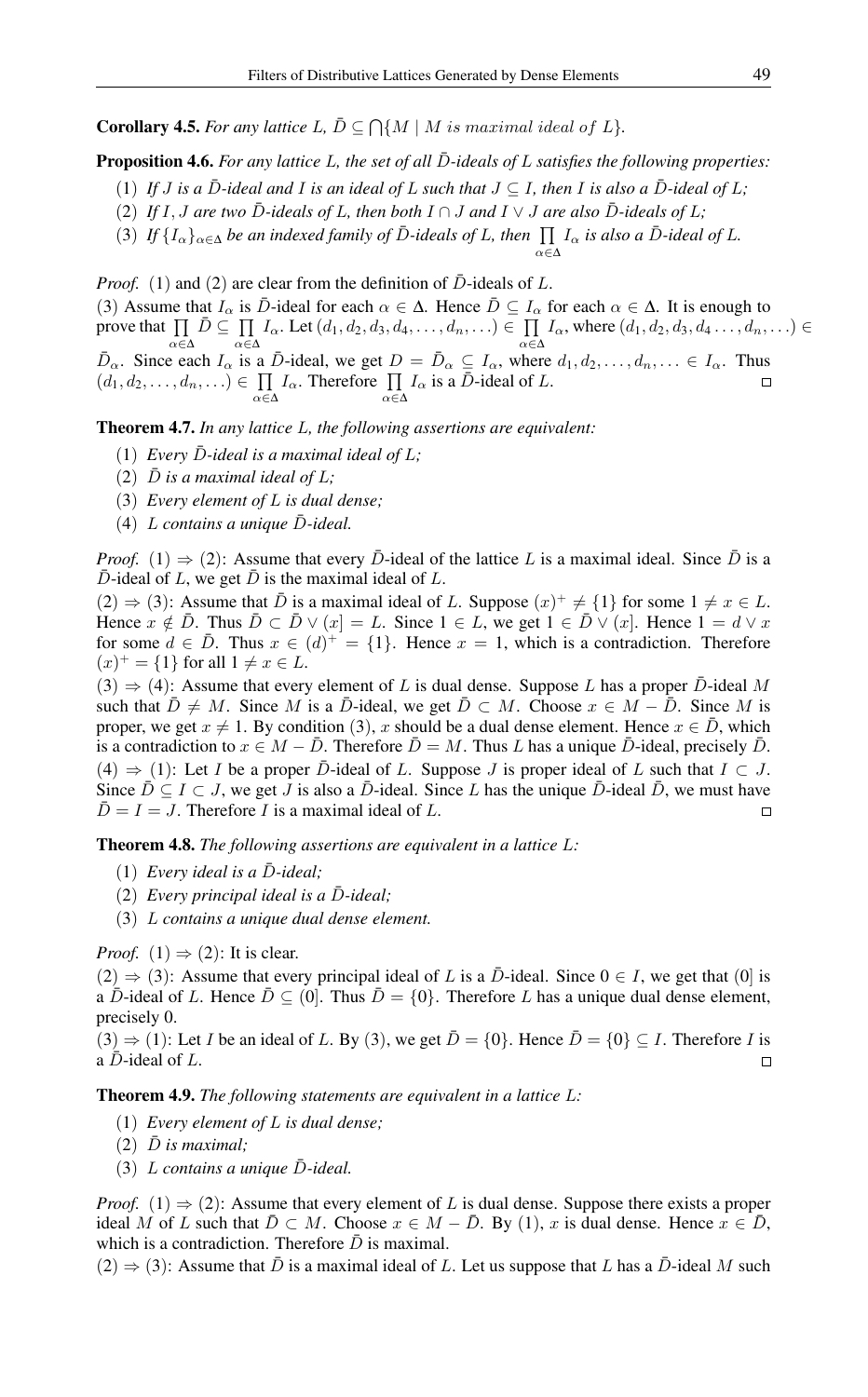that  $\bar{D} \neq M$ . Since M is a  $\bar{D}$ -ideal, we get  $\bar{D} \subset M$ . Choose  $x \in M - \bar{D}$ . Then  $\bar{D} \vee (x) = L$ . Hence  $d \vee x = 1$  for some  $d \in \overline{D}$ . Thus  $x \in (d)^{+}$  and  $x \neq 1$ . Hence  $d \notin \overline{D}$ , which is a contradiction. Therefore L has a unique  $\bar{D}$ -ideal, precisely  $\bar{D}$ .

(3)  $\Rightarrow$  (1): Assume that L has a unique D-ideal, precisely D. Let  $1 \neq x \in L$ . Suppose  $(x)^+ \neq \{1\}$ . Then  $x \notin \overline{D}$ . Hence  $\overline{D} \subset \overline{D} \vee (x]$ . Thus  $\overline{D} \vee (x)$  is a  $\overline{D}$ -ideal, which is different from  $\bar{D}$ . Hence  $x \in \bar{D}$ . Therefore every element of L is dual dense.  $\Box$ 

### 5 Principal D-filters

In this section, the concept of principal  $D$ -filters is introduced in a lattice  $L$  and its properties are studied. A one-to-one correspondence is obtained between the set of all D-filters of L and the set of all ideals of  $\mathcal{PDF}(L)$ , where  $\mathcal{PDF}(L)$  is the lattice of all principal D-filters of L.

**Lemma 5.1.** *Let*  $L$  *be a lattice and*  $a, b \in L$ *. Then we have* 

- (1)  $a \in D$  *if and only if*  $\langle a \rangle_D = D$ ,
- (2) *If*  $a \leq b$ *, then*  $\langle b \rangle_D \subseteq \langle a \rangle_D$ *,*
- (3) *If*  $b \in \langle a \rangle_D$ , then  $\langle b \rangle_D \subseteq \langle a \rangle_D$ ,
- (4)  $\langle a \vee b \rangle_D = \langle a \rangle_D \cap \langle b \rangle_D$
- (5)  $\langle a \wedge b \rangle_D = \langle a \rangle_D \vee \langle b \rangle_D$ .

*Proof.* (1) Let  $a, b \in L$ . Suppose  $a \in D$ . Then  $(a)^* = \{0\}$ . Now  $D \subseteq [a] \vee D = \langle a \rangle_D$ . Hence  $D \subseteq \langle a \rangle_D$ . Conversely, let  $x \in \langle a \rangle_D = [a] \vee D$ . Then  $x = y \wedge d$  for some  $y \in [a]$  and  $d \in D$ . Since  $y \in [a)$ , we get  $y = t \vee a$  for some  $t \in L$ . Now  $(x)^{**} = (y \wedge d)^{**} = [(t \vee a) \wedge d]^{**}$  $(t \vee a)^{**} \cap (d)^{**} = (t \vee a)^{**} \cap L = (t \vee a)^{**} = [(t)^* \cap (a)^*]^* = [(t)^* \cap \{0\}] = \{0\}^* = L.$ Thus  $(x)^{***} = L^* = \{0\}$ . Hence  $(x)^* = \{0\}$ , which means  $x \in D$ . Thus  $\langle a \rangle_D \subseteq D$ . There fore  $\langle a \rangle_D = D$ . Conversely, assume that  $\langle a \rangle_D = D$ . Then  $[a] \vee D = D$ , which gives  $a \in [a] \subseteq D$ . (2) Let  $a \leq b$ . Then  $[b) \subseteq [a]$ . Now  $\langle a \rangle_D \cap \langle b \rangle_D = ([a) \vee D) \cap ([b] \vee D) = ([a] \cap [b]) \vee D =$ 

 $[b] \vee D = \langle b \rangle_D$ . Hence  $\langle a \rangle_D \cap \langle b \rangle_D = \langle b \rangle_D$ . Therefore  $\langle b \rangle_D \subseteq \langle a \rangle_D$ .

(3) Suppose  $b \in \langle a \rangle_D$ . Let  $t \in \langle b \rangle_D$ . Then  $t \geq b \wedge d_1$  for some  $d_1 \in D$ . Since  $b \in \langle a \rangle_D$ , we get  $b \ge a \wedge d_2$  for some  $d_2 \in D$ . Since  $d_1, d_2 \in D$ , we get  $d_1 \wedge d_2 \in D$ . Then  $t \ge b \wedge d_1 \ge$  $(a \wedge d_2) \wedge d_1 = a \wedge (d_1 \wedge d_2) \in \langle a \rangle_D$ . Hence  $t \in \langle a \rangle_D$ . Therefore  $\langle b \rangle_D \subseteq \langle a \rangle_D$ .

(4) Let  $a, b \in L$ . Then  $\langle a \vee b \rangle_D = [a \vee b) \vee D = ([a) \cap [b]) \vee D = ([a) \vee D) \cap ([b) \vee D) =$  $\langle a \rangle_D \cap \langle b \rangle_D$ .

(5) Let  $a, b \in L$ . Then  $\langle a \wedge b \rangle_D = [a \wedge b) \vee D = ([a] \vee [b]) \vee D = ([a] \vee D) \vee ([b] \vee D) =$  $\langle a \rangle_D \vee \langle b \rangle_D.$ 

The filter  $\langle a \rangle_D$  is called the *principal D-filter* of L. Then the following proposition is clear from the above lemma.

Proposition 5.2. *The set* PDF(L) *of all principal* D*-filters of a lattice* L *forms a bounded distributive lattice in which the smallest element is* D *and the greatest element is* L*.*

**Definition 5.3.** For any *D*-filter *F* of a lattice *L*, define  $F^e = \{\langle a \rangle_D \mid a \in F\}.$ 

**Lemma 5.4.** For any D-filter F of a lattice L,  $F^e$  is an ideal of  $\mathcal{PDF}(L)$  such that  $D^e \subseteq F^e$ .

*Proof.* Since  $1 \in F$ , we get  $\langle 1 \rangle_D \in F^e$ . Hence  $F^e$  is non-empty. Let  $\langle a \rangle_D, \langle b \rangle_D \in F^e$ . Then  $a, b \in F$ . Since F is a filter, we get  $a \wedge b \in F$ . Hence  $\langle a \rangle_D \vee \langle b \rangle_D = \langle a \wedge b \rangle_D \in F^e$ . Let  $\langle a \rangle_D \in F^e$  and  $\langle x \rangle_D \in \mathcal{PDF}(L)$ . Then  $a \in F$  and  $x \in L$ . Since  $a \vee x \in F$ , we get  $\langle a \rangle_D \cap \langle x \rangle_D = \langle a \vee x \rangle_D \in F^e$ . Therefore  $F^e$  is an ideal of  $\mathcal{PDF}(L)$ . It is enough to prove that  $D^e \subseteq F^e$ . Let  $\langle x \rangle_D \in D^e$ . Then  $x \in D \subseteq F$ . Hence  $\langle x \rangle_D \in F^e$ . Therefore  $D^e \subseteq F^e$ .

**Lemma 5.5.** Let L be a lattice. For any ideal K of the lattice  $\mathcal{PDF}(L)$ , define  $K^c = \{a \in L \mid$  $\langle a \rangle_D \in K$ }. Then  $K^c$  is a D-filter of L.

*Proof.* Let K be an ideal of  $\mathcal{PDF}(L)$ . Then  $\langle 1 \rangle_D \in K$ . Hence  $1 \in K^c$ . Thus K is non-empty. Let  $a, b \in K^c$ . Then  $\langle a \rangle_D, \langle b \rangle_D \in K$ . Since K is an ideal, we get  $\langle a \wedge b \rangle_D = \langle a \rangle_D \vee \langle b \rangle_D \in K$ . Thus  $a \wedge b \in K^c$ . Let  $a \in K^c$  and  $x \in L$ . Then  $\langle a \rangle_D \in K$  and  $\langle x \rangle_D \in \mathcal{PDF}(L)$ . Now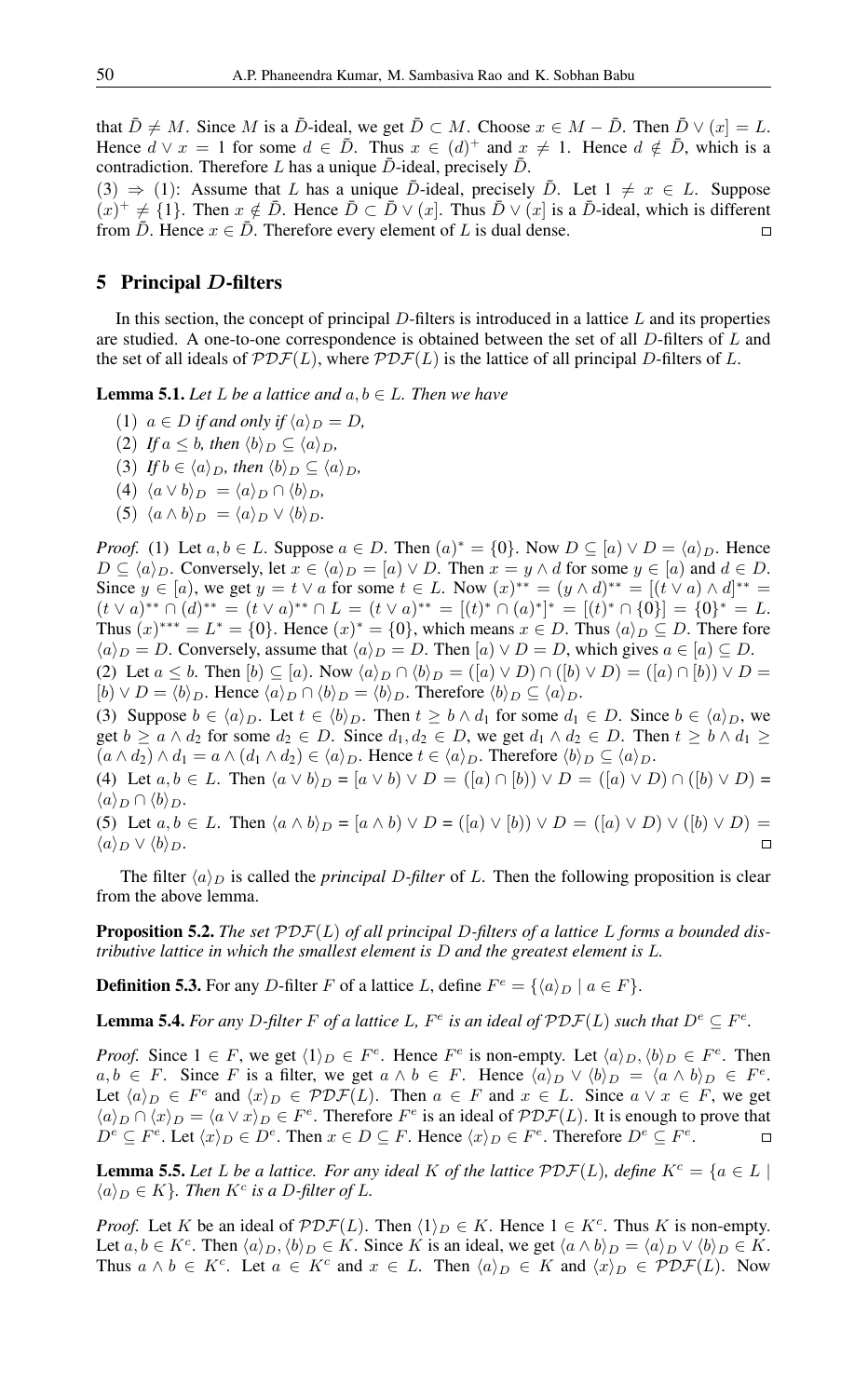$\langle a \vee x \rangle_D = \langle a \rangle_D \cap \langle x \rangle_D \in K$ . Hence  $a \vee x \in K^c$ . Therefore  $K^c$  is a filter of L. It is enough to prove that  $K^c$  is a D-filter. Let  $x \in D$ . Then  $\langle x \rangle_D = D = \langle 1 \rangle_D \in K$ . Since  $\langle 1 \rangle_D$  is the least element of  $\mathcal{PDF}(L)$ , we get  $x \in K^c$ . Therefore  $D \subseteq K^c$ .  $\Box$ 

Lemma 5.6. *In any lattice* L*, we have the following properties:*

- (1) *For any two D-filters*  $F, G$  *of L,*  $F \subseteq G$  *implies*  $F^e \subseteq G^e$ *,*
- (2) *For any two ideals*  $I, J$  *of*  $\mathcal{PDF}(L), I \subseteq J$  *implies*  $I^c \subseteq J^c$ *,*
- (3) *For any D-filter F of L*,  $(F^e)^c = F$ *,*
- (4) *For any ideal I of*  $\mathcal{PDF}(L)$ *,*  $(I^c)^e = I$ *.*

*Proof.* (1) Let F and G be two D-filters of L. Suppose  $F \subseteq G$ . Let  $\langle a \rangle_D \in F^e$ . Then  $a \in F \subseteq G$ . Thus  $\langle a \rangle_D \in G^e$ . Therefore  $F^e \subseteq G^e$ .

(2) Let I and J be two ideals of  $\mathcal{PDF}(L)$ . Suppose  $I \subseteq J$ . Let  $a \in I^c$ . Then  $\langle a \rangle_D \in I \subseteq J$ . Hence  $\langle a \rangle_D \in J$ , which means  $a \in J^c$ . Therefore  $I^c \subseteq J^c$ .

(3) Let F be a D-filter of L. Now  $x \in (F^e)^c \Leftrightarrow \langle x \rangle_D \in F^c \Leftrightarrow x \in F$ . Therefore  $(F^e)^c = F$ . (4) Let *I* be an ideal of  $\mathcal{PDF}(L)$ . Then, we get  $\langle x \rangle_D \in (I^c)^e \Leftrightarrow x \in I^c \Leftrightarrow \langle x \rangle_D \in I$ . Therefore  $(I^c)^e = I.$  $\Box$ 

Theorem 5.7. *Let* L *be a lattice. Then there is a one-to-one correspondence between the set of all* D*-filters of* L *and the set of all ideals of* PDF(L)*.*

*Proof.* It is an immediate consequence of the above results.

Theorem 5.8. *For any filter* F *of a lattice* L*, the following assertions are equivalent:*

- (1) F *is a* D*-filter;*
- (2) *For any*  $x \in L$ ,  $x \in F$  *implies*  $\langle x \rangle_D \subseteq F$ ;
- (3) *For any*  $x, y \in L$ ,  $\langle x \rangle_D = \langle y \rangle_D$  *and*  $x \in F$  *imply that*  $y \in F$ *;*
- $(4)$   $F = \bigcup$  $\bigcup_{x\in F}\langle x\rangle_D.$

*Proof.* (1)  $\Rightarrow$  (2): Assume that F is a D-filter of L. Let  $x \in F$  and  $t \in \langle x \rangle_D = [x] \vee D$ . The  $t \geq x \wedge d$  for some  $d \in D \subseteq F$ . Since  $x \in F$  and  $d \in F$ , we get  $t \in F$ . Therefore  $\langle x \rangle_D \subseteq F$ .  $(2) \Rightarrow (3)$ : Let  $x, y \in L$  be such that  $\langle x \rangle_D = \langle y \rangle_D$ . Suppose  $x \in F$ . Then by (2), we get  $\langle x \rangle_D \subseteq F$ . Hence  $y \in \langle y \rangle_D = \langle x \rangle_D \subseteq F$ . Therefore  $y \in F$  $(3) \Rightarrow (4)$ : Assume the condition (3). Clearly  $[x] \subseteq \langle x \rangle_D$  for all  $x \in F$ . Hence  $F = \bigcup [x] \subseteq$ U  $\langle x \rangle_D$ . Therefore  $F \subseteq \bigcup \langle x \rangle_D$ . Conversely, let  $x \in F$  and  $y \in \langle x \rangle_D$ . Then  $\langle y \rangle_D \subseteq$  $\bigcup_{x \in F} \langle x \rangle_D$ . Therefore  $F \subseteq \bigcup_{x \in F}$  $\bigcup_{x \in F} \langle x \rangle_D$ . Conversely, let  $x \in F$  and  $y \in \langle x \rangle_D$ . Then  $\langle y \rangle_D \subseteq \langle x \rangle_D$ . Therefore  $\langle y \vee x \rangle_D = \langle y \rangle_D \cap \langle x \rangle_D = \langle y \rangle_D$ . Since  $x \in F$  and F is a filter, we get  $y \vee x \in F$ . Since  $\langle y \vee x \rangle_D = \langle y \rangle_D$  and  $y \vee x \in F$ , by the assumed condition (3), we get  $y \in F$ . Hence  $\langle x \rangle_D \subseteq F$  for all  $x \in F$ . Therefore  $\bigcup_{x \in F} \langle x \rangle_D \subseteq F$ .  $\Box$ 

We now introduce the notion of perfect lattices.

**Definition 5.9.** A lattice L is called a *perfect lattice* if  $\langle x \rangle_D = \langle y \rangle_D$  then  $x = y$  for all  $x, y \in L$ .

Example 5.10. Every Boolean algebra is a perfect lattice. Indeed, if L is a Boolean algebra, then L has a unique dense element. Hence every filter is a D-filter. Let  $x, y \in L$  be such that  $\langle x \rangle_D = \langle y \rangle_D$ . Suppose  $x \neq y$ . Then there exists a prime filter P of L such that  $x \in P$  and  $y \notin P$ . Then by the hypothesis, P is a D-filter. Since  $\langle x \rangle_D = \langle y \rangle_D$  and  $x \in P$ , we get  $y \in P$ , which is contradiction. Hence  $x = y$ . Therefore L is a perfect lattice.

The converse of the above statement is not true. i.e. every perfect lattice need not be a Boolean algebra. However, in the following theorem, we give some equivalent conditions for a perfect lattice to become a Boolean algebra. For this, we need the following lemma:

Theorem 5.11. *Let* L *be a quasicomplemented lattice. Then the following assertions are equivalent:*

- (1) L *is a Boolean algebra;*
- (2) L *is a perfect lattice;*
- (3) L *contains a unique dense element.*

 $\Box$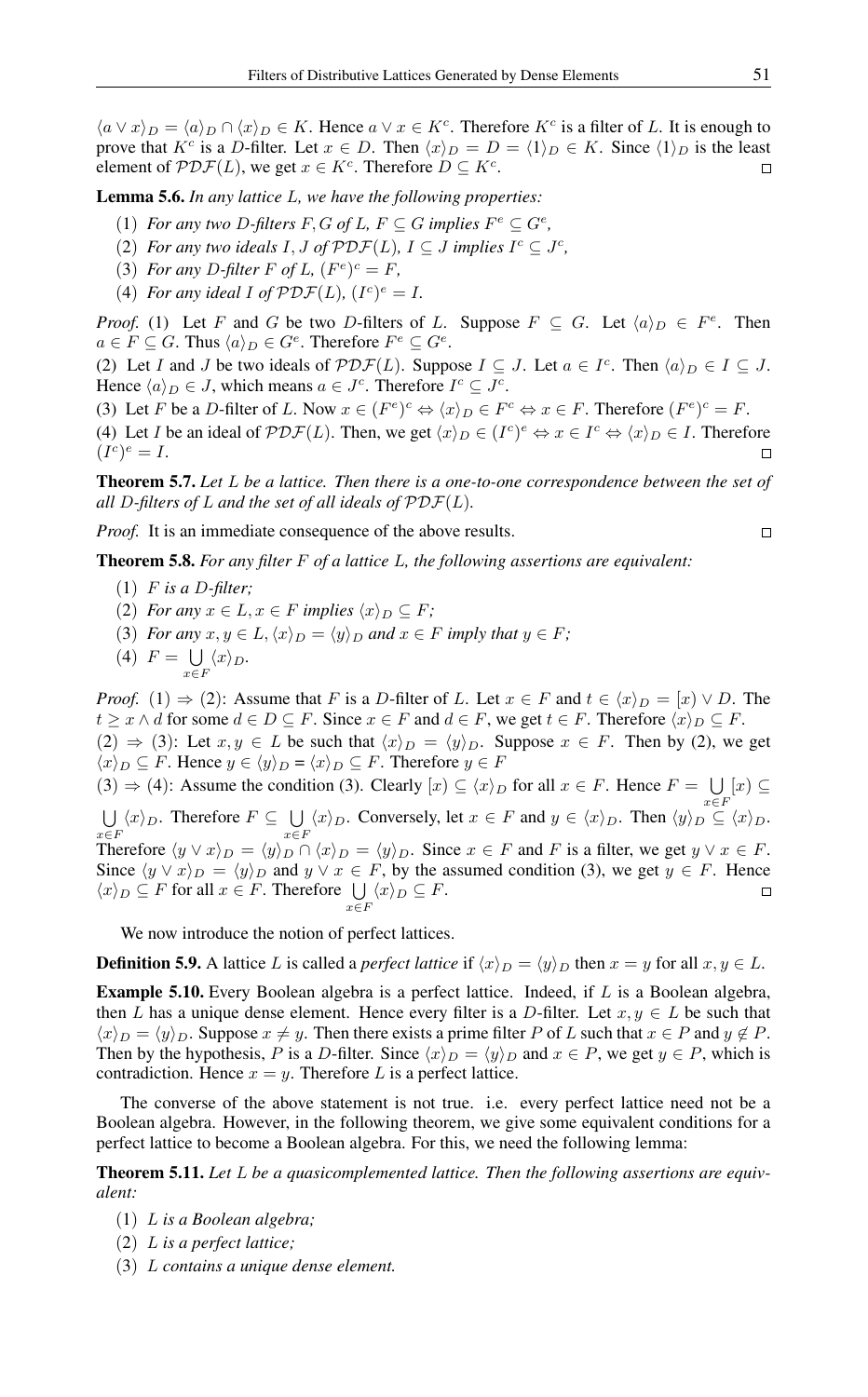*Proof.* (1)  $\Rightarrow$  (2): From the above example, it is clear.

 $(2) \Rightarrow (3)$ : Assume that L is a perfect lattice. Suppose a and b are two different dense elements in L. Then by Lemma 4.1(1), we get  $\langle a \rangle_D = D = \langle b \rangle_D$ . Since L is perfect lattice, we must have  $a = b$ . Therefore L has a unique dense element.

 $(3) \Rightarrow (1)$ : Assume that L has a unique dense element, precisely 1. Let  $x \in L$ . Since L is quasicomplimented, there exists  $x' \in L$  such that  $x \wedge x' = 0$  and  $x \vee x'$  is dense. Hence  $x \vee x' = 1$ . Thus  $x'$  is the complement of x in L. Therefore L is a Boolean algebra.  $\Box$ 

Theorem 5.12. *The following assertions are equivalent in a lattice* L*:*

- (1) L *is a perfect lattice;*
- (2) *Every filter is a* D*-filter;*
- (3) *Every proper filter is a* D*-filter;*
- (4) *Every prime filter is a* D*-filter.*

*Proof.* (1)  $\Rightarrow$  (2): Assume that L is a perfect lattice. Let F be a filter of L. Let  $x, y \in L$  be such that  $\langle x \rangle_D = \langle y \rangle_D$  and  $x \in F$ . Since L is perfect, we get  $y = x \in F$ . Thus F is a D-filter of L.  $(2) \Rightarrow (3)$ : It is clear.

 $(3) \Rightarrow (4)$ : It is clear.

(4)  $\Rightarrow$  (1): Let  $x, y \in L$  be such that  $\langle x \rangle_D = \langle y \rangle_D$ . Suppose  $x \neq y$ . Then by well-known Stone's theorem, there exist a prime filter P such that  $x \in P$  and  $y \notin P$ . By the hypothesis, P is a D-filter. Since  $x \in P$ , we must have  $y \in P$ , which is contradiction. Hence  $x = y$  and therefore L is a perfect lattice.  $\Box$ 

### 6 Congruences and D-filters

In this section, we introduce two congruences: one in terms of  $\bar{D}$  and the other in terms of the principal D-filters of a lattice L. A necessary and sufficient condition is given for any filter of a lattice  $L$  to become a  $D$ -filter.

**Definition 6.1.** Let L be a lattice and  $x, y \in L$ . Define a binary relation  $\theta$  on L by  $(x, y) \in \theta$  if and only if  $(x)^+ = (y)^+$ .

**Lemma 6.2.** *For any lattice L, the relation*  $\theta$  *defined above is a congruence on L*.

*Proof.* Clearly  $\theta$  is an equivalence relation on L. Let  $x, y \in L$  be such that  $(x, y) \in \theta$ . Then  $(x)^+ = (y)^+$ . For any  $a \in L$ , we have  $(x \wedge a)^{++} = (x)^{++} \vee (a)^{++} = (y)^{++} \vee (a)^{++} = (y \wedge a)^{++}$ . Hence  $(x \wedge a)^{+++} = (y \wedge a)^{+++}$ , which gives  $(x \wedge a)^{+} = (y \wedge a)^{+}$ . Therefore  $(x \wedge a, y \wedge a) \in \theta$ . For any  $t \in L$ , we get  $t \in (x \vee a)^+ \Leftrightarrow t \vee (x \vee a) = 1 \Leftrightarrow t \vee (a \vee x) = 1 \Leftrightarrow (t \vee a) \vee x =$  $1 \Leftrightarrow (t \vee a) \in (x)^{+} = (y)^{+} \Leftrightarrow t \vee a \vee y = 1 \Leftrightarrow t \vee (y \vee a) = 1 \Leftrightarrow t \in (y \vee a)^{+}$ . Thus  $(x \vee a)^+ = (y \vee a)^+$ . Hence  $(x \vee a, y \vee a) \in \theta$ . Therefore  $\theta$  is a congruence on L.  $\Box$ 

**Definition 6.3.** Let L be a lattice and  $x, y \in L$ . Define a binary relation  $\theta_{\bar{D}}$  on L by  $(x, y) \in \theta_{\bar{D}}$ if and only if  $x \lor d = y \lor d$  for some  $d \in \overline{D}$ .

**Lemma 6.4.** *Let L be a lattice. Then the relation*  $\theta_{\bar{D}}$  *defined above is a congruence on L*.

*Proof.* Clearly  $\theta_{\bar{D}}$  is an equivalence relation on L. Let  $(x, y) \in \theta_{\bar{D}}$ . Then  $x \vee d = y \vee d$  for some  $d \in D$ . For  $a \in L$ ,  $(x \vee a) \vee d = (a \vee x) \vee d = a \vee (x \vee d) = a \vee (y \vee d) = (a \vee y) \vee d$ . Hence  $(x \vee a) \vee d = (y \vee a) \vee d$ . Therefore  $(x \vee a, y \vee a) \in \theta_{\bar{D}}$ . For  $a \in L, (x \wedge a) \vee d =$  $(x \vee d) \wedge (a \vee d) = (y \vee d) \wedge (a \vee d) = (y \wedge a) \vee d$ . Hence  $(x \wedge a, y \wedge a) \in \theta_{\bar{D}}$ . Therefore  $\theta_{\bar{D}}$  is a congruence on L.

**Theorem 6.5.** Let L be a lattice such that for each  $x \in L$ , there exists  $x' \in L$  such that  $(x)^{++} =$  $(x')^+$ . Let  $\theta$  and  $\theta_{\bar{D}}$  be the congruences on L as defined above. Then  $\theta = \theta_{\bar{D}}$ .

*Proof.* Let  $x, y \in L$ . Suppose  $(x, y) \in \theta$ . Then  $(x)^{+} = (y)^{+}$ . By the assumption, there exists  $x' \in L$  such that  $(x)^{++} = (x')^+$ . Since  $(x, y) \in \theta$ , we get  $(x, x \vee y) \in \theta$ . Hence  $(x)^{+} = (x \vee y)^{+}$ . Put  $d = (x \lor y) \land x'$ . Now  $x \lor d = x \lor [(x \lor y) \land x'] = [x \lor (x \lor y)] \land (x \lor x') = (x \lor y) \land 1 = x \lor y$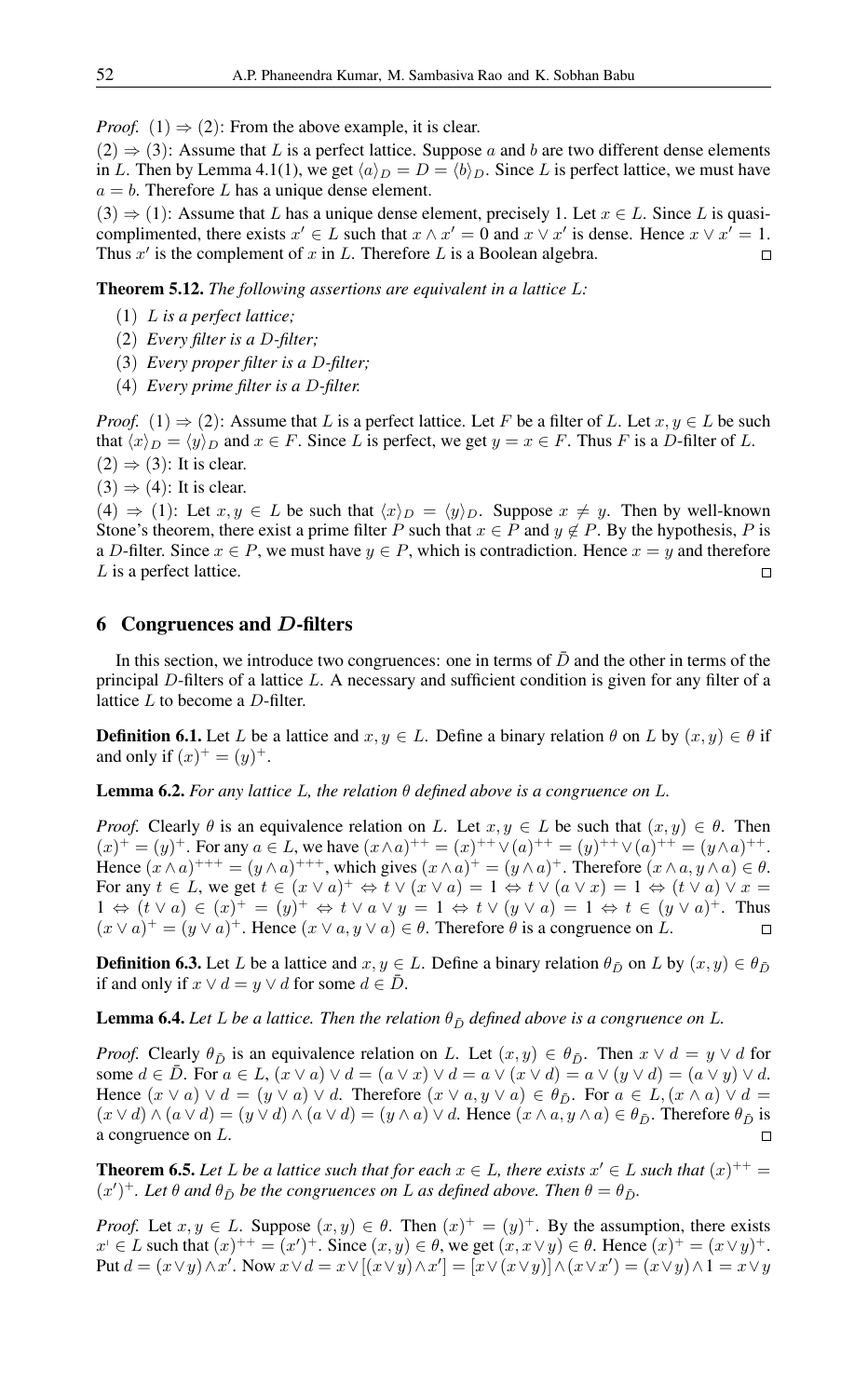and  $y \vee d = y \vee [(x \vee y) \wedge x'] = [y \vee (x \vee y)] \wedge (y \vee x') = (x \vee y) \wedge (y \vee x') = (x \vee y) \wedge 1 = x \vee y.$ Hence  $x \vee d = y \vee d$ . Now  $(d)^{+} = ((x \vee y) \wedge x')^{+} = (x \vee y)^{+} \cap (x')^{+} = (x)^{+} \cap (x')^{+} =$  $(x)^+ \cap (x)^{++} = \{1\}$ . Hence  $d \in \overline{D}$ . Then  $(x, y) \in \theta_{\overline{D}}$ . Therefore  $\theta \subseteq \theta_{\overline{D}}$ .

Conversely, let  $(x, y) \in \theta_{\bar{D}}$ . Then  $x \vee d = y \vee d$  for some  $d \in \bar{D}$ . Hence  $(x)^{++} = (x)^{++} \cap L =$  $(x)^{++} \cap (d)^{++} = (x \vee d)^{++} = (y \vee d)^{++} = (y)^{++} \cap (d)^{++} = (y)^{++} \cap L = (y)^{++}$ , which gives  $(x)^{+} = (y)^{+}$ . Hence  $(x, y) \in \theta$ . Therefore  $\theta_{\bar{D}} \subseteq \theta$ .

**Definition 6.6.** For any filter F of a lattice L, define a binary relation  $\theta_F$  on L by  $(x, y) \in \theta_F$  if and only if  $[x] \vee \langle a \rangle_D = [y] \vee \langle a \rangle_D$  for some  $a \in F$ .

**Lemma 6.7.** *For any filter F of a lattice L*, *the relation*  $\theta_F$  *defined above is a congruence on L*.

*Proof.* Clearly  $\theta_F$  is reflexive and symmetric. Let  $(x, y), (y, z) \in \theta_F$ . Then  $[x] \vee \langle a \rangle_D =$  $[y] \vee \langle a \rangle_D$  and  $[y] \vee \langle b \rangle_D = [z] \vee \langle b \rangle_D$  for some  $a, b \in F$ . Since  $a, b \in F$ , we get  $a \wedge b \in F$ . Now

$$
[x] \vee \langle a \wedge b \rangle_D = [x] \vee \{\langle a \rangle_D \vee \langle b \rangle_D\}
$$
  

$$
= \{ [x] \vee \langle a \rangle_D \} \vee \langle b \rangle_D
$$
  

$$
= \{ [y] \vee \langle a \rangle_D \} \vee \langle b \rangle_D
$$
  

$$
= \{ [y] \vee \langle b \rangle_D \} \vee \langle a \rangle_D
$$
  

$$
= \{ [z] \vee \langle b \rangle_D \} \vee \langle a \rangle_D
$$
  

$$
= [z] \vee \{ \langle b \rangle_D \vee \langle a \rangle_D \}
$$
  

$$
= [z] \vee \langle a \wedge b \rangle_D.
$$

Hence  $(x, z) \in \theta_F$ . Thus  $\theta_F$  is an equivalence relation on L. Let  $(x, y)$ ,  $(z, w) \in \theta_F$ . Then there exist  $a, b \in F$  such that  $[x] \vee \langle a \rangle_D = [y] \vee \langle a \rangle_D$  and  $[z] \vee \langle b \rangle_D = [w] \vee \langle b \rangle_D$ . Since F is a filter, we get  $a \wedge b \in F$ . Now, we have

$$
[x \vee z) \vee \langle a \wedge b \rangle_D = \{ [x] \cap [z] \} \vee \{ \langle a \rangle_D \vee \langle b \rangle_D \}
$$
  
\n
$$
= \{ [x] \vee (\langle a \rangle_D \vee \langle b \rangle_D) \} \cap \{ [z] \vee (\langle a \rangle_D \vee \langle b \rangle_D) \}
$$
  
\n
$$
= \{ ([x] \vee \langle a \rangle_D) \vee \langle b \rangle_D \} \cap \{ ([z] \vee \langle b \rangle_D) \vee \langle a \rangle_D \}
$$
  
\n
$$
= \{ ([y] \vee \langle a \rangle_D) \vee \langle b \rangle_D \} \cap \{ ([w] \vee \langle b \rangle_D) \vee \langle a \rangle_D \}
$$
  
\n
$$
= \{ [y] \vee (\langle a \rangle_D \vee \langle b \rangle_D) \} \cap \{ [w] \vee (\langle a \rangle_D \vee \langle b \rangle_D) \}
$$
  
\n
$$
= \{ [y] \cap [w] \} \vee \{ \langle a \rangle_D \vee \langle b \rangle_D \}
$$
  
\n
$$
= [y \vee w) \vee \langle a \wedge b \rangle_D.
$$

Thus  $(x \vee z, y \vee w) \in \theta_F$ . Similarly, we can prove that  $(x \wedge z, y \wedge w) \in \theta_F$ . Therefore  $\theta_F$  is a congruence on L.

For any filter F of a lattice L, the co-kernel of the congruence  $\theta_F$  is given by Coker  $\theta_F$  =  ${x \in L \mid (x, 1) \in \theta_F} = {x \in L \mid [x] \vee \langle a \rangle_D} = \langle a \rangle_D$  for some  $a \in F}$ .

**Lemma 6.8.** For any filter F of a lattice L, Coker  $\theta_F$  is a filter of L.

*Proof.* Clearly  $1 \in Coker \theta_F$ . Let  $x, y \in \theta_F$ . Then  $(x, 1) \in \theta_F$  and  $(y, 1) \in \theta_F$ . Hence  $[x] \vee \langle a \rangle_D = \langle a \rangle_D$  for some  $a \in F$  and  $[y] \vee \langle b \rangle_D = \langle b \rangle_D$  for some  $b \in F$ . Now

$$
[x \wedge y) \vee \langle a \wedge b \rangle_D = [x \wedge y) \vee (\langle a \rangle_D \vee \langle b \rangle_D)
$$
  

$$
= ([x) \vee [y]) \vee (\langle a \rangle_D \vee \langle b \rangle_D)
$$
  

$$
= ([x) \vee \langle a \rangle_D) \vee ([y) \vee \langle b \rangle_D)
$$
  

$$
= \langle a \rangle_D \vee \langle b \rangle_D
$$
  

$$
= \langle a \wedge b \rangle_D
$$

Since  $a \wedge b \in F$ , we get  $(x \wedge y, 1) \in \theta_F$ . Therefore  $x \wedge y \in Coker \theta_F$ . Let  $x \in Coker \theta_F$  and  $x \leq y$ . Then  $(x, 1) \in Coker \theta_F$ . Since  $x \leq y$ , we get  $[y] \subseteq [x]$ . Then  $[y] \vee \langle a \rangle_D \subseteq [x] \vee \langle a \rangle_D = \langle a \rangle_D$ for some  $a \in F$ . Hence  $(y, 1) \in \theta_F$ , and so  $y \in Coker \theta_F$ . Thus  $Coker \theta_F$  is a filter of L.